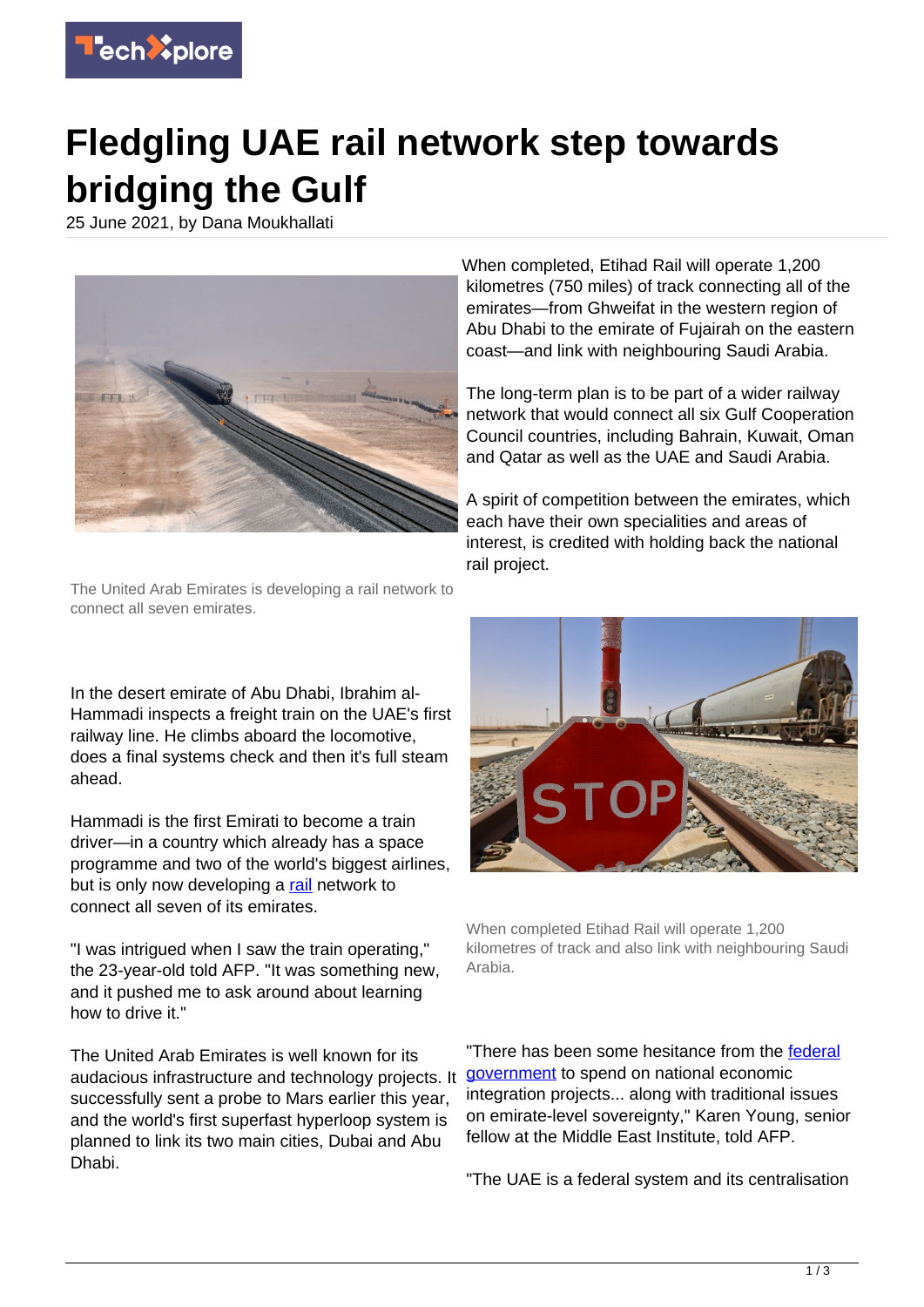

of authority and economic and development policy within (the federal capital) Abu Dhabi are still relatively new."

## **'Bigger goals'**

And so far there has been little progress on the multi-billion-dollar GCC railway, which has languished after a feasibility study was approved by extended through the mountains between the the six countries back in 2004.

"The rail projects within the GCC have been in a planning process for years, part of bigger goals of trade and economic integration within the regional organisation of the Arabian peninsula," Young said.

"That integration has faced a number of obstacles, from a shared currency policy that is now moot, to the dispute with Qatar which severed basic investor mountains, and towering dunes. rights, citizen travel and trade."

That dispute, which lasted for more than three years before being resolved in January, saw Saudi Arabia and its allies, including the UAE, sever ties with Qatar in June 2017 partly over allegations that Qatar was too close to Iran. Doha denied the accusations.

which covers 264 kilometres and has been operational since 2016.

He drives trains transporting granulated sulphur from Abu Dhabi's inland fields in Shah and Habshan to the port of Ruwais.

Freight is currently the line's main focus but as it is emirates of Dubai and Fujairah, the line is also set to offer passenger services that will run at speeds of up to 200 kph (125 mph).

That will provide an alternative to the UAE's network of mega-highways, some more than a dozen lanes wide, which carry endless streams of motorists in a car-dependent nation, as they zip through canyons of skyscrapers or rocky

## **'Safety and security'**

The UAE hopes the rail network's supply chain will help diversify its oil-dependent economy.

"Railways have always been a vital component in the economic, social and strategic growth of countries around the world," Hammadi told AFP.





The long-term plan is to be part of a wider railway network that would connect all six Gulf Cooperation Council countries.

The UAE hopes the rail network's supply chain will help diversify its oil-dependent economy.

Hammadi works on Etihad Rail's first section of line, "It developed the infrastructure in the western